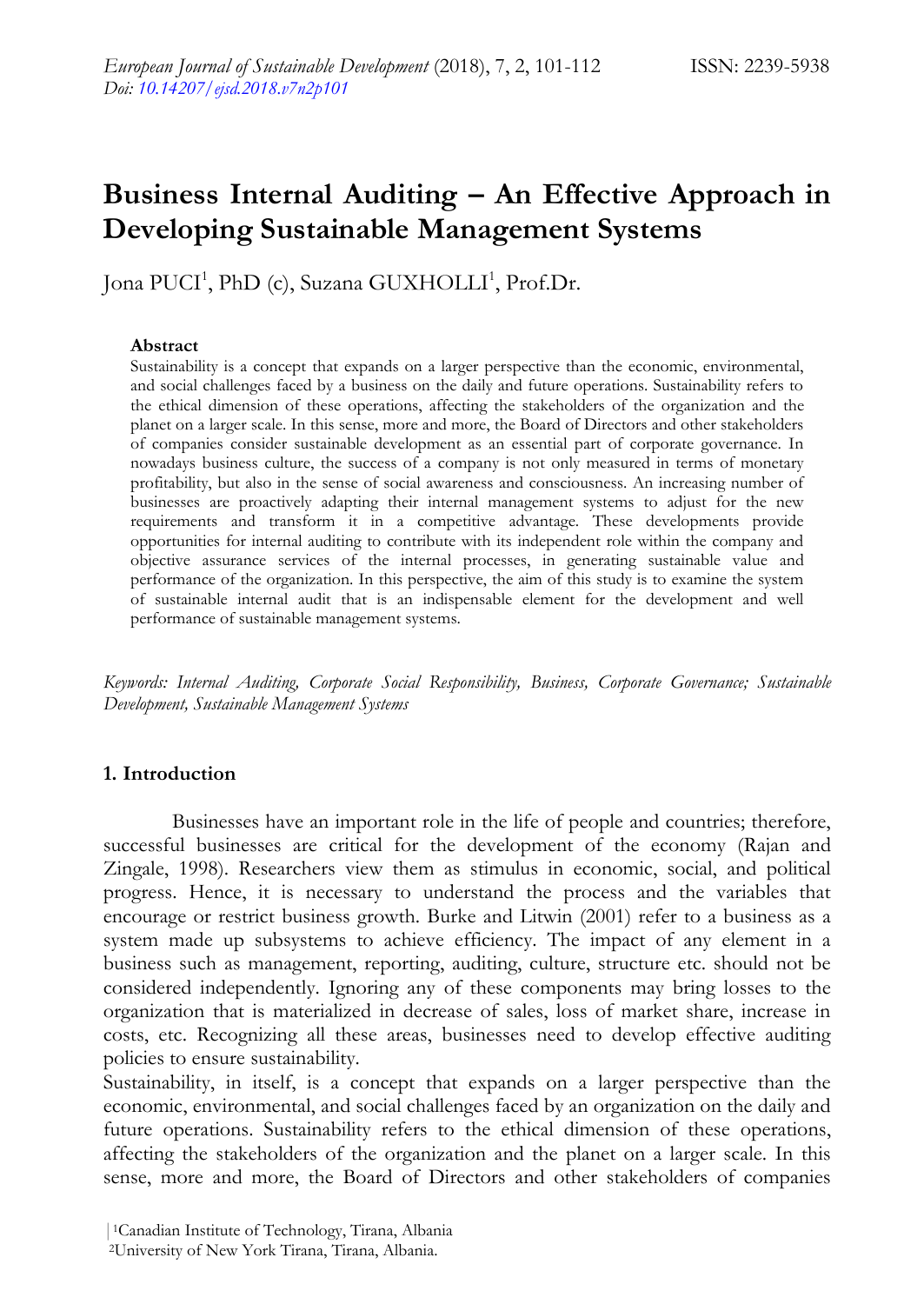consider sustainable development as an essential part of corporate governance. In nowadays business, the success of a company is not only measured in terms of monetary profitability, but also in the sense of social awareness and consciousness. In addition, investors, employees and customers are increasingly becoming more demanding toward businesses in terms of socially responsible commitments. In this perspective, progressively, companies are presenting separate reports on sustainability as part of their annual reports to assure stakeholders and society regarding the sustainability of its operations (Ballou, Heitger, Landes, & Adams, 2006).

An increasing number of organizations are proactively adapting their internal management systems to adjust for the new requirements and transform it in a competitive advantage. These developments provide opportunities for internal auditing to contribute with its independent role within the company and objective assurance services of the internal processes, in generating sustainable value and performance of the organization, as auditors as well as consultants. The main objective of the internal auditing role consists on improving any process within the organization with the aim of enhancing revenue and reducing risk. Additionally, as part of the core task of an internal auditor is considered the provision to the management of well-restructured and updated information regarding the operational and compliance issues and intermittent the participation in the stakeholder dialogue process (Kolk, 2008).

Furthermore, the increasing importance of these dimensions and the respective impact on risk management results in further challenges concerning the control environment and, the establishment of effective sustainability management systems, which will assure clarity, transparency and trust. The contribution of the internal auditor in this process is twofold. During the first phase, it assists the management in establishing a sustainability management system and after implementation, performs system audits. According to Nieuwlands (2007), the contribution of internal auditors would extend in reviewing the strategy designed and implemented by the company; controlling the adequacy of the employed systems in line with the objectives and targets of the strategy. Additionally, they should be engaged in assessing the effectiveness of the reporting line; implementation and operation within the sustainability management system; and test the reliability of quantified reports through the evaluation of performance indicators. Nevertheless, the internal auditor has to acquire knowledge regarding sustainability practices and the relevant applicable audit techniques. Nowadays, internal audit function is considered among the most significant factors in generating sustainable value, which advances the value and performance of the organization. Consequently, organizations have to consign adequate importance and acting power to internal auditing in creating a sustainable audit system. In this perspective, the aim of this study is to examine the system of sustainable internal audit that is the indispensable element for the development and well performance of sustainability management systems.

### **2. Sustainability Defined**

# **2.1 Sustainable Development Goals**

In the nowadays business environment and wider, sustainable development is considered as the guiding principle for long-term global development. Referring to the definition provided by World Commission on Environment and Development, 1987;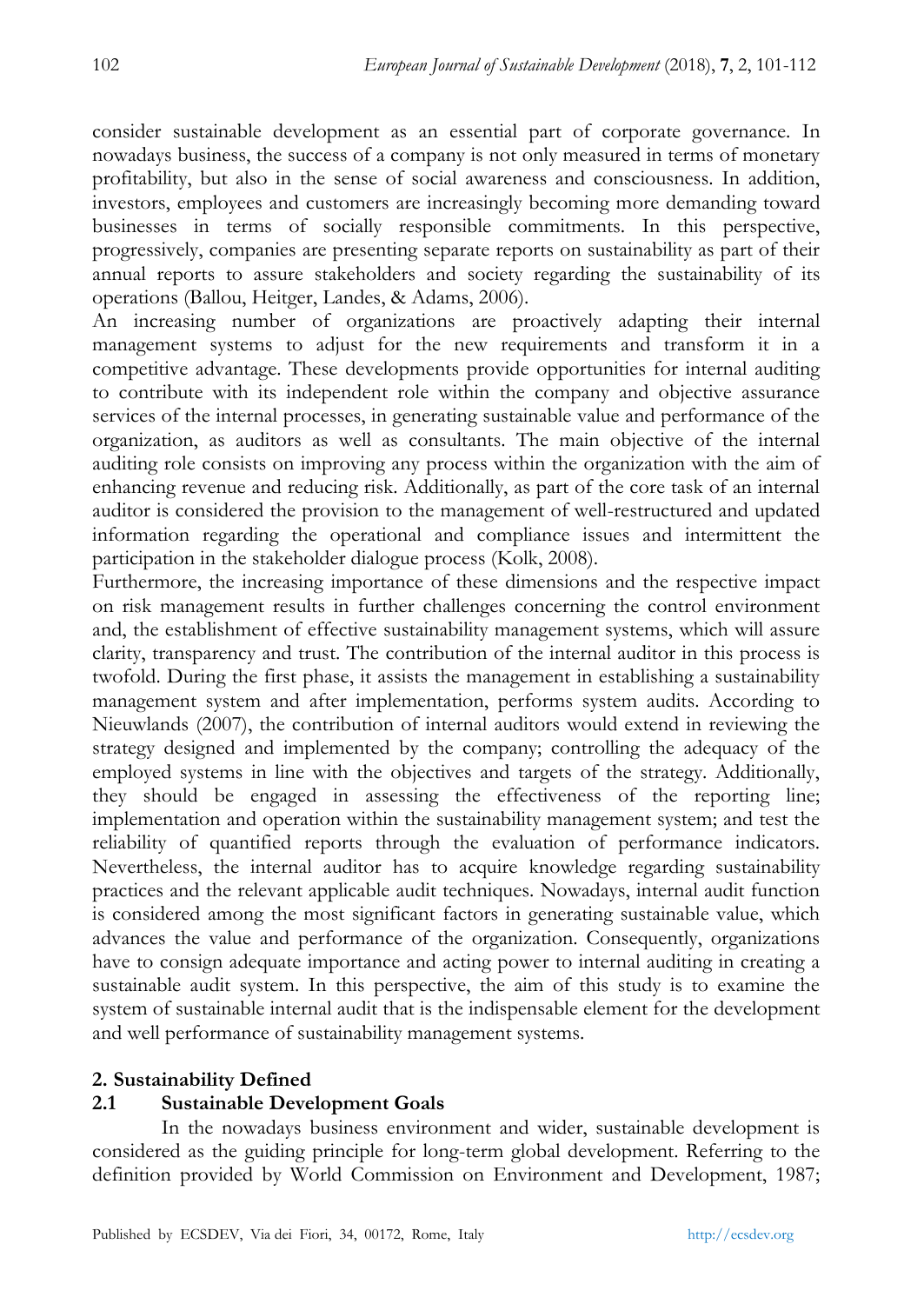sustainable development refers to "development that meets the needs of the present without compromising the ability of future generations to meet their own needs". Moreover, sustainable development aims at achieving development in three pillars: economic, social and environmental protection, in a balanced manner. An important development was the Rio Earth Summit in 1992, where the international community gathered in Rio de Janeiro, Brazil, to discuss means to operationalize sustainable development. During this event, the participant approved the so-known Agenda 21, detailed with specific action plans to realize sustainable development at national, regional and international levels. In 2002, the World Summit on Sustainable Development adopted the Johannesburg Plan of Implementation, which built upon the progress and lessons learned since the Earth Summit, and what is more important provided for a more focused approach presenting defined quantifiable steps to be undertaken and timebound targets and goals. In 2012, world leaders gathered once again in Rio de Janeiro to secure renewed political commitment to sustainable development and address new and emerging challenges.

In order to operationalize sustainability in terms of its effective implementation in companies and other organization operations, in 2000 the leaders of 189 countries gathered at the United Nations headquarters and signed the historic Millennium Declaration. In this declaration, they committed to achieve 8 measurable Millennium Development Goals (MDG), by the target date of 2015. Despite these goals were reasonably measurable and implementable, results were uneven, especial in terms of ending extreme poverty. As a result, UN General Assembly agreed upon a set of 17 Sustainable Development Goals (SDG) in July 2014. The new SDGs and the global development agenda will be implemented in the period 2015-2030.

**Table 1: Global Development Agenda**

| <b>Goal 1.</b> End poverty in all its forms everywhere                                             |  |  |  |
|----------------------------------------------------------------------------------------------------|--|--|--|
| Goal 2. End hunger, achieve food security and improved nutrition and promote sustainable           |  |  |  |
| agriculture                                                                                        |  |  |  |
| <b>Goal 3.</b> Ensure healthy lives and promote well-being for all at all ages                     |  |  |  |
| Goal 4. Ensure inclusive and equitable quality education and promote lifelong learning             |  |  |  |
| opportunities for all                                                                              |  |  |  |
| Goal 5. Achieve gender equality and empower all women and girls                                    |  |  |  |
| <b>Goal 6.</b> Ensure availability and sustainable management of water and sanitation for all      |  |  |  |
| Goal 7. Ensure access to affordable, reliable, sustainable and modern energy for all               |  |  |  |
| <b>Goal 8.</b> Promote sustained, inclusive and sustainable economic growth, productive employment |  |  |  |
| and decent work for all                                                                            |  |  |  |
| Goal 9. Build resilient infrastructure, promote inclusive and sustainable industrialization and    |  |  |  |
| foster innovation                                                                                  |  |  |  |
| Goal 10. Reduce inequality within and among countries                                              |  |  |  |
| Goal 11. Make cities and human settlements inclusive, safe, resilient and sustainable              |  |  |  |
| <b>Goal 12.</b> Ensure sustainable consumption and production patterns                             |  |  |  |
| <b>Goal 13.</b> Take urgent action to combat climate change and its impacts                        |  |  |  |
| Goal 14. Conserve and sustainably use the oceans, seas and marine resources for sustainable        |  |  |  |
| development                                                                                        |  |  |  |
| Goal 15. Protect, restore and promote sustainable use of terrestrial ecosystems, sustainably       |  |  |  |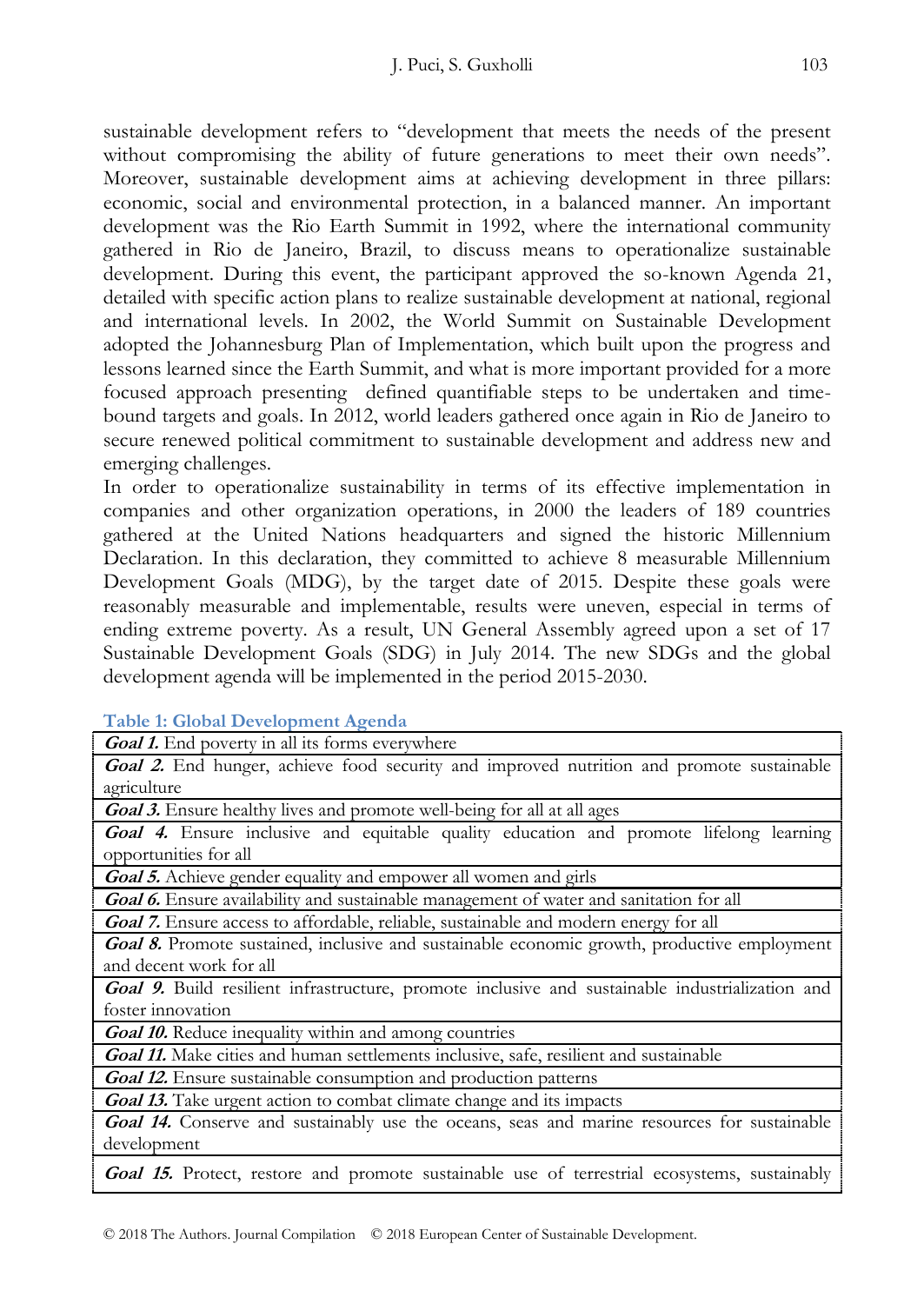manage forests, combat desertification, and halt and reverse land degradation and halt biodiversity loss

**Goal 16.** Promote peaceful and inclusive societies for sustainable development, provide access to justice for all and build effective, accountable and inclusive institutions at all levels

**Goal 17.** Strengthen the means of implementation and revitalize the Global Partnership for Sustainable Development

*Source: United Nations, Open Working Group; Global Goals, [www.globalgoals.org](http://www.globalgoals.org/)*

Hence, based on these developments for the implementation of sustainability in various pillars of development, more and more companies are adapting their systems based on these directives (*please refer to paragraph 2.3*).

## **2.2. Corporate sustainable development**

Traditionally, the concept of sustainability was considered by most companies mostly related to the environmental issue of reducing energy and waste disposal costs or to the social issues of supporting community causes. Hence, it was not directly related to the economic profitability of the company's core business. Anyhow, increasingly companies have to confront and adapt to a range of disruptive forces, such as urbanization, globalization, intense competition for resources, revolution in technology, innovative business models. On the other side, there is an increasing pressure from regulators and other stakeholders forcing companies to become more accountable and transparent. As a result, sustainability is moving from the companies' sideline operation to the mainstream ones. Therefore, corporations have to implement the above principles in a multi-facet manner to the products, practices, procedures and applied policies in order to implement measurable sustainable development (Bowman & Ambrosini, 2000). The three pillars supporting sustainable development may be extended to the corporate level and hence, it is assumed that this type of development is attained with the necessary conditions and intersection of the three principles. Under the new landscape, companies continuously face with future uncertain energy costs, impending regulation on carbon emissions, raw materials and natural resources access; hence making environmental sustainability a key consideration in their strategy.

The approved SDGs are not legally binding and their implementation is the main responsibility of governments. Nevertheless, in practice they serve as *de facto* regulation at macro level with the designation of national regulation and incentives; and at micro level as companies re adapting their operational systems to implement these goals. As corporations enhance their operations under this perspective and align with the SDGs, they will be able to better evaluate their role in supporting or hindering a government to achieve its goals. Additionally, they will be able to grasp the opportunity of evidencing and maintaining their sustainability in operations. Furthermore, these companies will also have a competitive advantage over those that are not able to provide their contribution or revise their strategies accordingly. Another important perspective of implementing sustainability in operations is risk management, in terms of evaluating existing and potential risks and accordingly adjusting to minimize them. Referring to the World Economic Forum's Global Risks Report 2016, the top five long-term risks are classified as sustainability risks.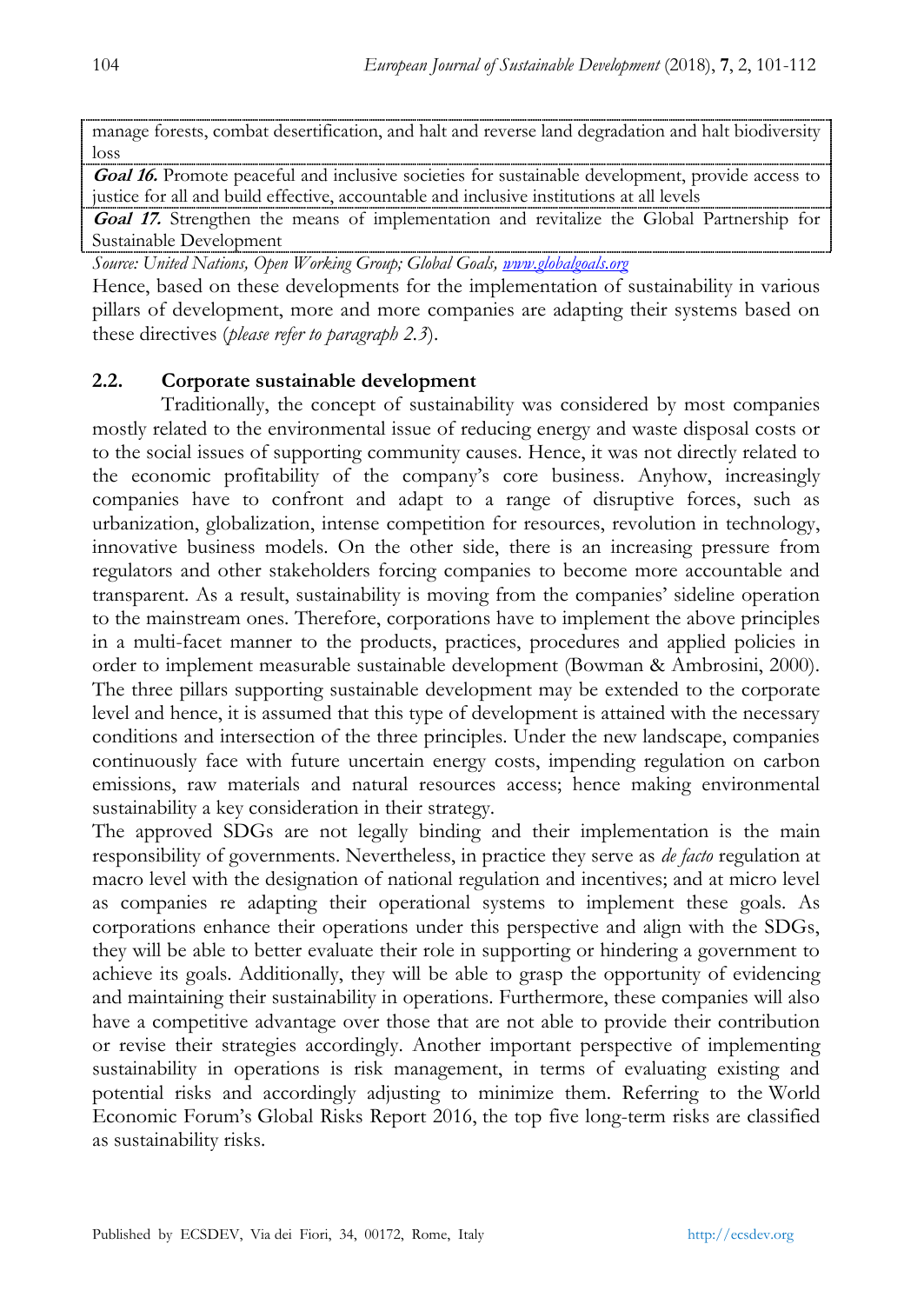| Risk                                                   | Likelihood         | SDG relevance                                 |  |
|--------------------------------------------------------|--------------------|-----------------------------------------------|--|
| Water crises                                           | 39.80 <sup>%</sup> | SDG 6 Clean water and sanitation              |  |
| Failure of climate change mitigation<br>and adaptation | $-36.70\%$         | SDG 13 Climate action                         |  |
| Extreme weather events                                 | $-26.50\%$         | SDG 9 Industry, innovation and infrastructure |  |
| Food crises                                            | $25.20\%$          | SDG 2 Zero hunger                             |  |
| Profound social instability                            | $23.30\%$          | SDG 10 Reduced inequalities                   |  |
|                                                        |                    |                                               |  |

#### **Table 2: Top Global Risks**

*Source:* <https://www.weforum.org/agenda/2016/01/what-are-the-top-global-risks-for-2016>

## **2.3. Evidence at a glance**

Referring to a research performed by PwC entitles "*Make it your business: Engaging with the Sustainable Development Goals"* (2015), the following were amongst the most prominent results:

 *Awareness*: SDG awareness amongst the business community is very high at the level of 92% compared to the 33% citizens aware of SDGs)

 *Responsibility*: 49% of business responders and 44% of citizens ranked government first in having a prime responsibility to achieve the SDGs

 *Action*: Despite only 10% business responders ranked business with prime responsibility, 71% of business state they are already planning how they will respond to the SDGs. Nevertheless, only 13% of businesses have identified the tools they need and only 29% of businesses are setting goals, regarding measurements, indicators and objectives to be achieved.

 *Engagement*: We should be optimistic that engagement will increase by 2020: 22% of business responders say they are doing nothing right now, but this drops to 4% when thinking about what they'll do in 5 years.

 *Citizen significance*: 90% of citizens believe it is important that business signs up to the SDGs and 78% more likely to buy the goods and services of companies that had signed up to the SDGs.

Considering the importance that the businesses are dedicating to the process of integrating sustainable operations and systems in their companies, businesses and consultants have also developed tools and methods to identify those SDGs, which are most relevant given the countries and sectors of operation. Significant contribution have been made in order to evaluate which goals companies can best contribute to and identify the significant risks and prospective opportunities in terms of core products, activities and across the supply chain.

# **3. Internal Audit Contribution**

# **3.2. Internal Audit Role**

The aim of the internal auditing function is to enhance processes within the organization with the objective of increasing revenue and reducing risk. Internal auditing assignments and tasks are internally developed and they are prioritized considering the level of risk connected with identified processes and areas. The senior management of companies, considering also the recommendations from departments including accounting, finance, operations, sales, marketing, etc., prioritizes these areas. The audit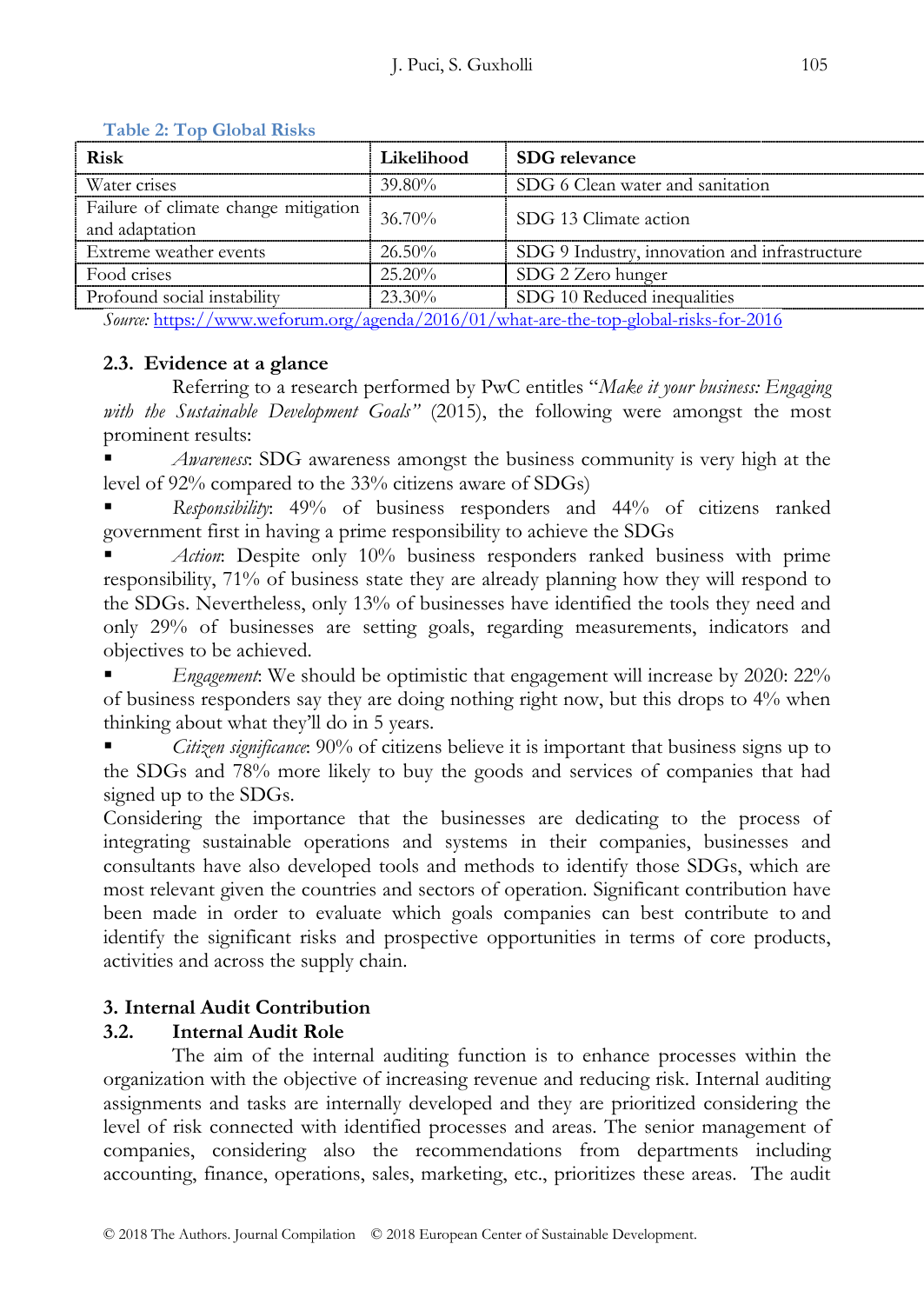process and risk factors are regularly cyclic procedural within the same department due to the nature of operations of businesses. In this sense, internal auditors must create a database of knowledge and best practices of past audit procedures to refer upon in future audit opportunities or validation requests. The role of the internal auditors in sustainability is required by the standards but also by the requirements of the companies to enhance operations in order to enhance profitability and reduce risks. In their study, Ridley et al. (2011) have argued that in spite of the growing acknowledgment that companies have on reporting the pertinent sustainability matters, stakeholders do not well appreciate that these reports are independently assured by external auditors. Hence, in their paper they argue that this type of assurance may be provided by the internal audit function that can make a noteworthy contribution to effective corporate governance. Furthermore, the IIA (Institute of Internal Auditors) standards on governance outline four methods an internal auditor should influence corporate authority. While evaluating the processes of a specific department, the internal are should aim to enhance that process as it relates to corporate governance and sustainability. According to the standards, these four methods are briefly discussed as follows.<sup>1</sup>

 $\ddot{\phantom{a}}$ 

<sup>1</sup> <https://na.theiia.org/standards-guidance/mandatory-guidance/Pages/Standards.aspx>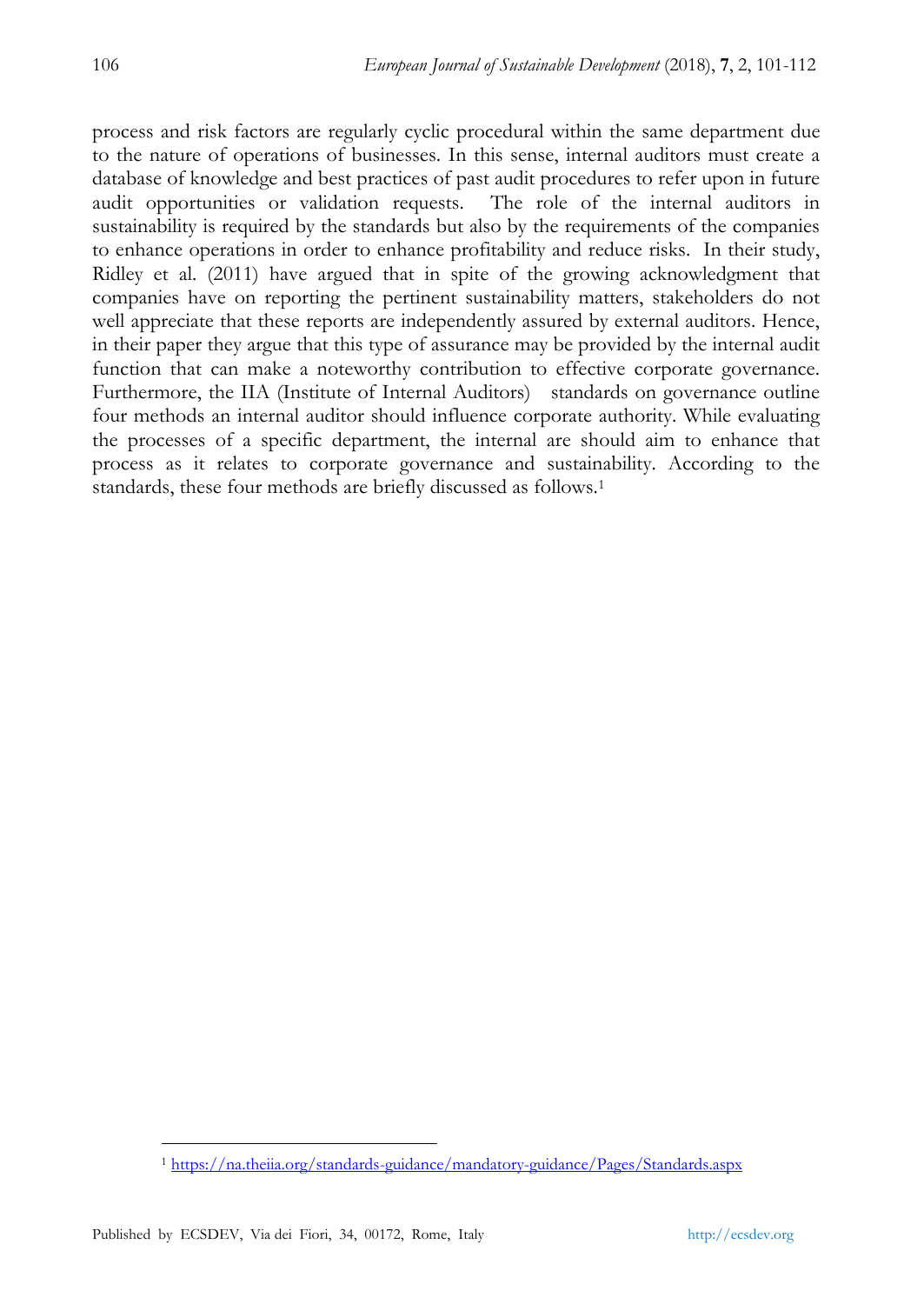## **Establish and Convey**

Corporate responsibility and sustainability reporting currently is not yet standardized at the global level and the reporting has expanded beyond the classical one for environmental and industrial issues. Despite the variation in format and content which reporting has undergone through the years, any company which aims to disclose and publish this information, as a first step has to assess and define the values and goals be argued and reflected in the report. For instance, values must be accurately defined and justified with information on how the company is supporting those values in everyday operations. Additionally, goals must be defined and supplemented by financial, operational, or philanthropic goals. In this perspective, internal auditors bear the responsibility of understanding and relating the specified values and goals to the audit jobs and projects which are executed that is executed. More importantly, the internal auditor might evaluate a case where the specified values and goals presented a risk in an area or procedure. Hence, the auditor is obliged to present this risk to the management of the company.

## **Monitor**

As a first step in the process, the performance goals and targets are determined and disseminated internally within the company and to other public stakeholders. Furthermore, an execution plan has to be prepared where there should be outlined the methods for accomplishing the specified objectives. In terms of internal auditing of the process of corporate governance, the roles consist on observing and examining the implementation of the execution plan and also control the related outcomes (Stewart & Subramaniam, 2010). This point is of special importance since a certain goal may be considered accomplished by the leadership, there may be raised other issues by the internal auditors in terms of identifying new or existing risks.

## **Validate**

In today's business world, the reputation of the firm is highly perceived as dependent on the ethical and moral actions of executive management. Therefore, the corporate leadership and senior management are responsible and accountable for all actions within the corporation. In this perspective, the internal auditors have to assess targeted goals in order to guarantee that the distributed reported results by the organization's management are accurate as claimed and communicated both internally and externally, in all published reports of the corporation such as the annual report or separate corporate responsibility report.

# **Uphold Standards**

In nowadays business environment, all external stakeholders expect that the standards of companies will be maintained while attempting to identify every opportunity or situations, which may present a violation of standard. In order to circumvent these situations from being exposed externally, internal auditors must first ascertain and communicate the related findings to the management. Furthermore, by completing the three preceding actions of establishing and conveying, monitoring and validating, the internal auditor may meaningfully contribute to upholding the standards of the corporation (Kates, Parris & Leiserowitz, 2005). What is more important, the risk reduction resulting from effective internal audit findings will support the management in more effectively preserving and maintaining corporate values. In more details, what is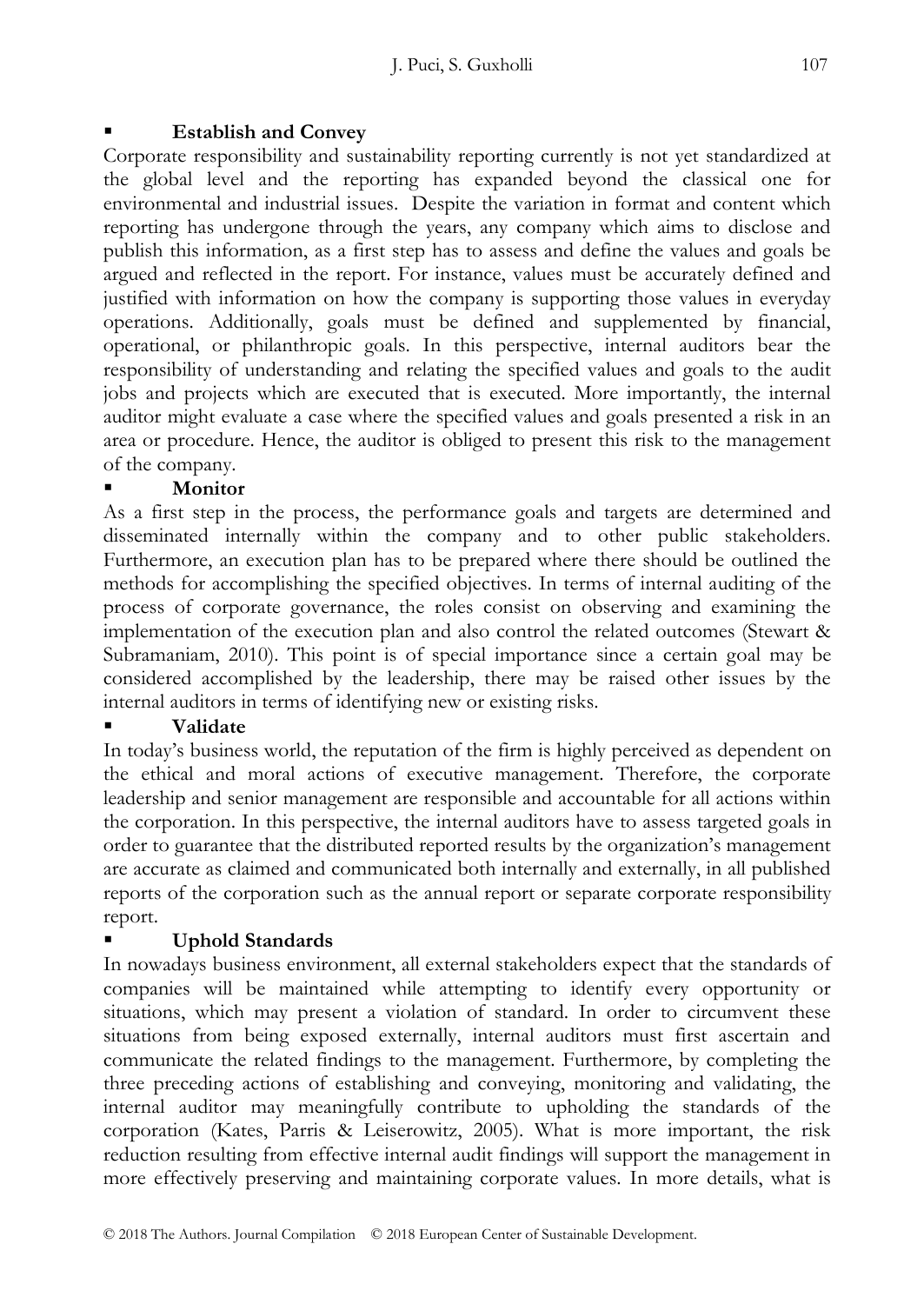perceived nowadays as the role of the internal auditor in ensuring sustainability, consists on several tasks and procedures related to the normal work flow of the auditors. For instance, the internal auditors may identify and determine where the pressures are likely to be and hence raise awareness for sustainability strategy and action plan. Moreover, the internal auditors may support in prioritizing the raised issues and risk not only on sustainability terms but on commercial terms as well. Furthermore, their role may be extended in mapping the corporation's ambitions for sustainability, align and integrate the sustainability strategy into the overall corporate strategy, and develop and implement a sustainability programme detailed with priorities, main actors, milestones, performance indicators and measurable targets.

## **4. Sustainability Strategy**

In today's business environment, building ad implementing a comprehensive sustainability strategy provides numerous benefits for companies, especially in contributing for the long-term growth and profitability. For instance, the implementation of such a strategy enhances a company's reputation, motivates and strengthens employee engagement and attracts and retains top talents. Very importantly for nowadays success, it drives [innovation](https://www.pwc.com/gx/en/issues/innovation.html) that leads to market differentiation. Additionally, providing a clear documented vision for sustainability demonstrates [compliance](https://www.pwc.com/gx/en/issues/regulation.html) and satisfies consumers and other stakeholders. Considering the importance and positive implications of a sustainability strategy, developing and implementing an accurate sustainability vision and transforming it into a long term strategic plan is a challenging process, especially when aiming to create long lasting value to the company and related stakeholders. In this perspective, a sustainability strategy should first identify issues and goals and the consequential short and long term ambitions. In addition, in this strategy the company should assess the risks, support the arrangement and integration of a sustainability vision and develop and deliver a robust sustainability programme. All over again, the role of internal auditors can be of crucial importance in the development of sustainability strategy and the implementation programme.

### **4.1. Governance, risk and compliance**

Progressively, national and international companies are striving to comply with the set standards and regulations in terms of increasing restrictions on the materials they use in the production process. As businesses face this regulatory environment in terms of governance, risk and compliance; there is a growing necessity to establish governance practices with a focus on sustainability and compliance. Considering the knowledge of the internal auditor of the procedures and processes of the company and drawing from the recent developments globally, the internal auditor have the know-how and expertise to advise the company on various topics related to the above issues.

For instance, the internal auditor can assist by performing the following tasks:

 Assess the compliance levels of the company by examining all sustainable development legal requirements, company policies, and industry or voluntary codes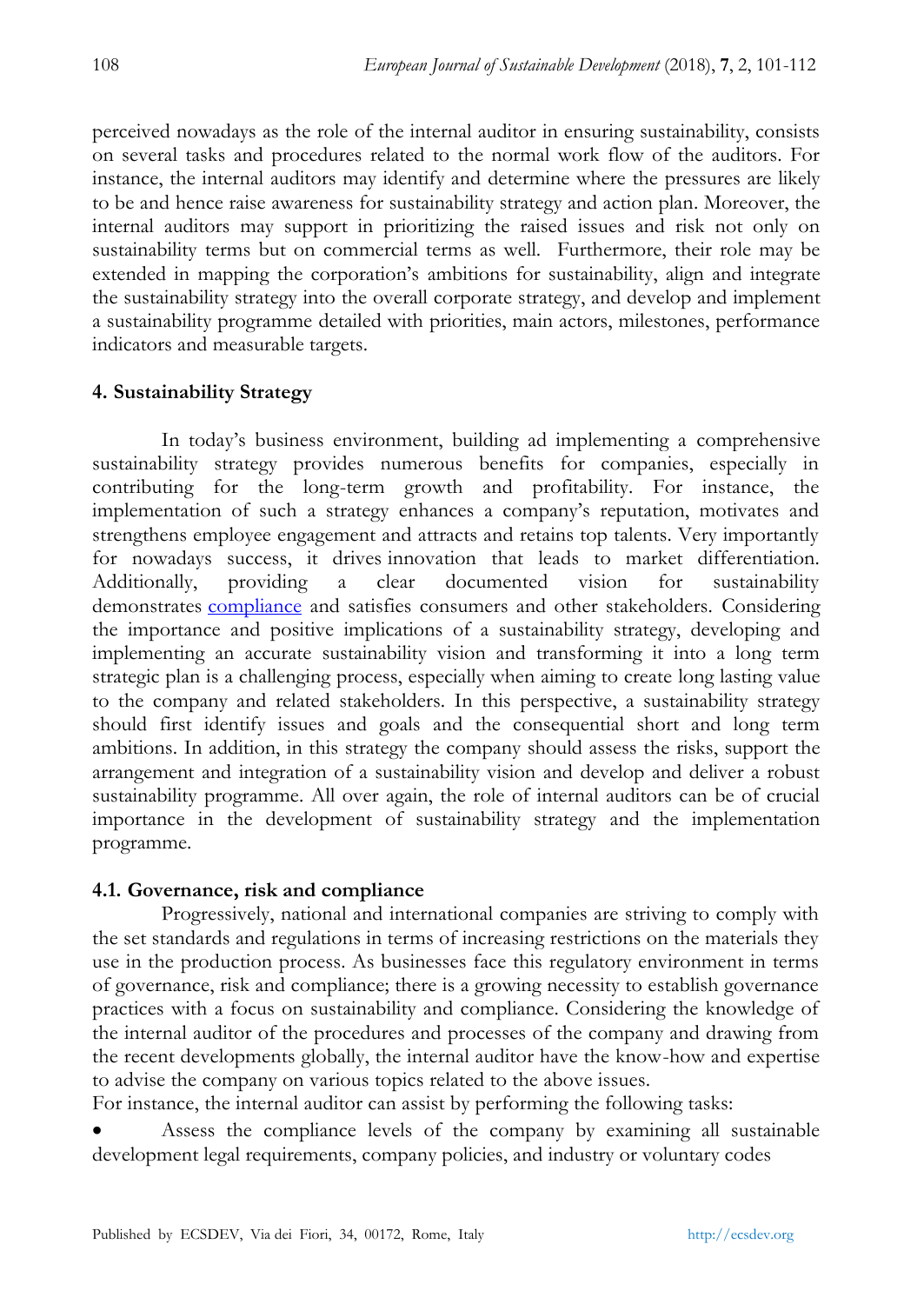In case of absence, create codes of conduct, policies and procedures which will are up to the stakeholders' expectations and guarantee that the company's values are respected and strengthened.

 Design and implement effective frameworks and approaches which aim at engaging employees in the sustainability strategy.

 Outline risks and opportunities in order for employees and other stakeholders to comprehend and support the sustainability strategy

 Develop clear and coherent communications channels to ensure optimal employee engagement.

 Manage risk and regulatory compliance in order to asses their impact on the company's strategy and operations.

# **4.2. Assurance and reporting**

Apart from ensuring sustainability in the company's process, the management has to make sure that the stakeholders are also dully informed regarding the organization's sustainability performance. In this aspect, the company should accurately report on its corporate activities regarding sustainability issues such as climate change, resource scarcity and socially responsible investing (Conner, 1991). To facilitate reporting, senior management has to define clear sustainability metrics and ensure that timely and transparent reporting truthfully reflects advancement made in this perspective. In terms of assurance and reporting, the internal auditor may also play an important role by performing the following activities.

Perform internal audits to comprehend the effectiveness of the internal controls

 Review current reporting face to face with best practices proposed by external experts and industry

 Integrate the life cycle of the products and services with the company's sustainability goals.

 Suggest operational improvements, beyond the compliance requirements in order to provide for forward-looking strategy

 Align measurable sustainability objectives with corporate strategy, considering financial, operational and regulatory performance measures.

 Identify and facilitate the communication of all relevant requirements of all your stakeholders

 Verify company's data against social and environmental benchmarks in line with market standards.

# **4.3. Supply chain and operations**

More and more companies are considering the impact that their operations have on the environment and the overall impact on the communities they operate. The importance of comprehending these impacts refers to the resulting improvements to the supply chain, daily operations, financial performance and corporate strategy. Hence, to ensure that the supply chain will achieve the required financial and sustainability metrics, the internal auditor may assist in the following tasks.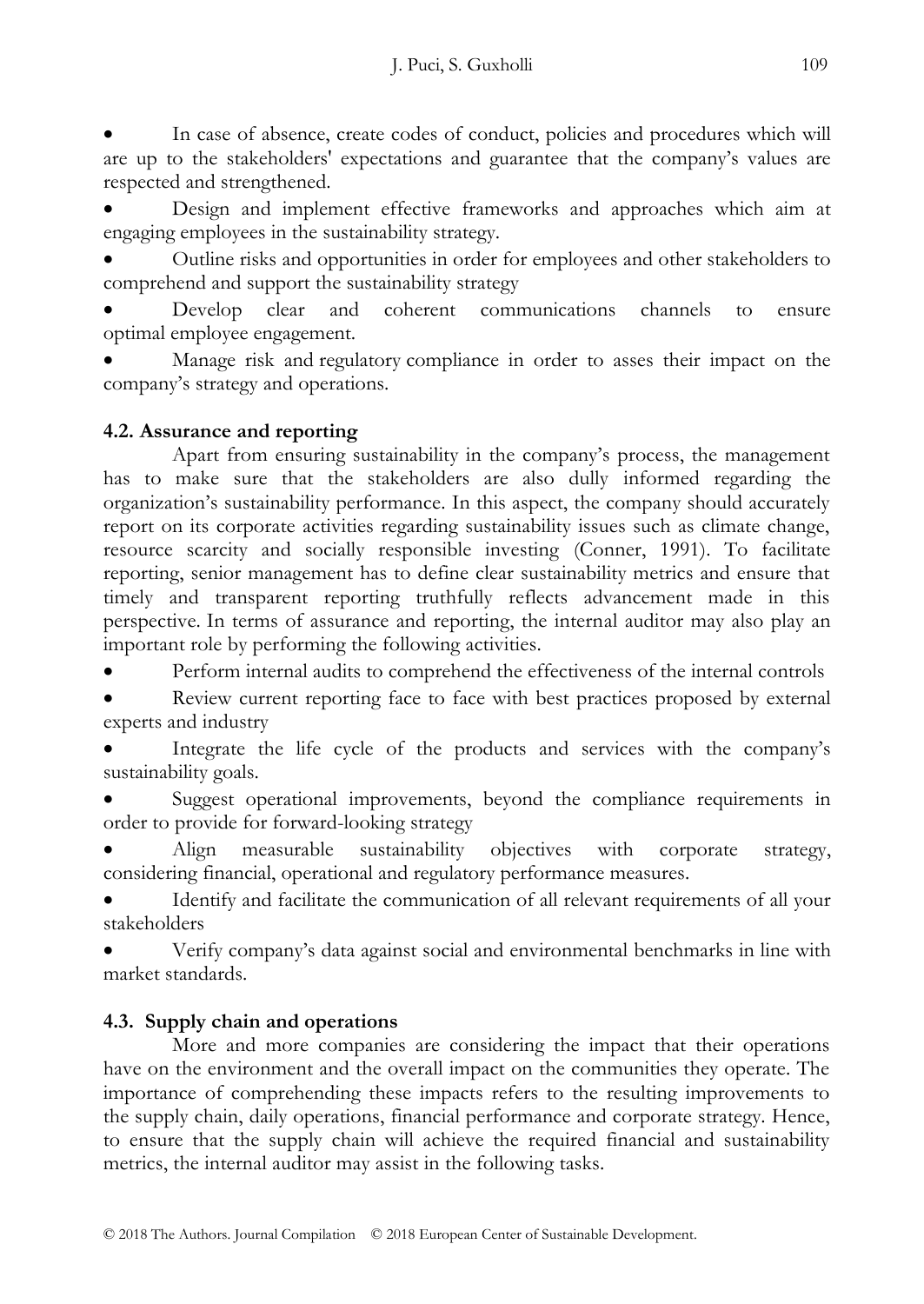- Evaluate the risks related to the supply chain
- Monitor environmental, social and governance risks related to the supply chain.
- Assess and implement best practices from the industry
- Asses the characteristics of suppliers and adjust accordingly if not sustainable.
- Restructure the company'sl supply chains to ensure cost-efficiency and minimal effect on the society, environment and natural resources.

## **4.4. Policy & Economics**

In order to effectively address the issue of climate change, the world economies are progressively referring to a more dynamic and innovative approach in performing their operations. The "green agenda" is designed by international policy makers and aims at reducing climate change and ensuring sustainable environmental development. This agenda is more and more integrated in the business operations in terms of globalwide introduced concepts of green growth, green jobs and green stimulus packages. In this perspective, new opportunities can arise for the public and private sectors. Internal auditors, as employees with accurate knowledge of operations and procedures of the company, can assist in the process in the following ways, by also integrating the directives of governments, policy makers and international organisations.

 Preform environmental and social cost-benefit analysis for the company's current operations and practices.

 Ensure that compliance obligations are fulfilled through proper reporting for environmental and social engagement, transfer pricing and carbon-related data.

 Introduce in the company the concept of "climate smart" operations and support in designing and implementing sustainable business models which are resilient to economic change, climate change, or regulatory change. Hence, the company may fully benefit from the cost saving opportunities

 Interpret and implement ongoing policy announcements to evaluate the impact on the company's business opportunities

 Manage sustainable development goals by continuously performing valuations and due diligence analysis of sustainability practices within the company.

## **4.5. Tax & the regulatory environment**

Environmental regulations and taxes are continuously increasing in both the variety of taxes and their scope. It is of vital importance for the nowadays business environment to accurately comprehend the impact of the current and scheduled business operations in order to perform informed strategic decision-making and benefit from evolving cost reducing opportunities. In this perspective, the role of the internal auditor is supportive in the following issues:

 Improve the company's reputation directly through sustainability-focused initiatives

- Comprehend the tax department's role in supporting sustainability strategy
- Assess the present global exposure to environmental taxes and regulations
- Optimize the tax position from a sustainability perspective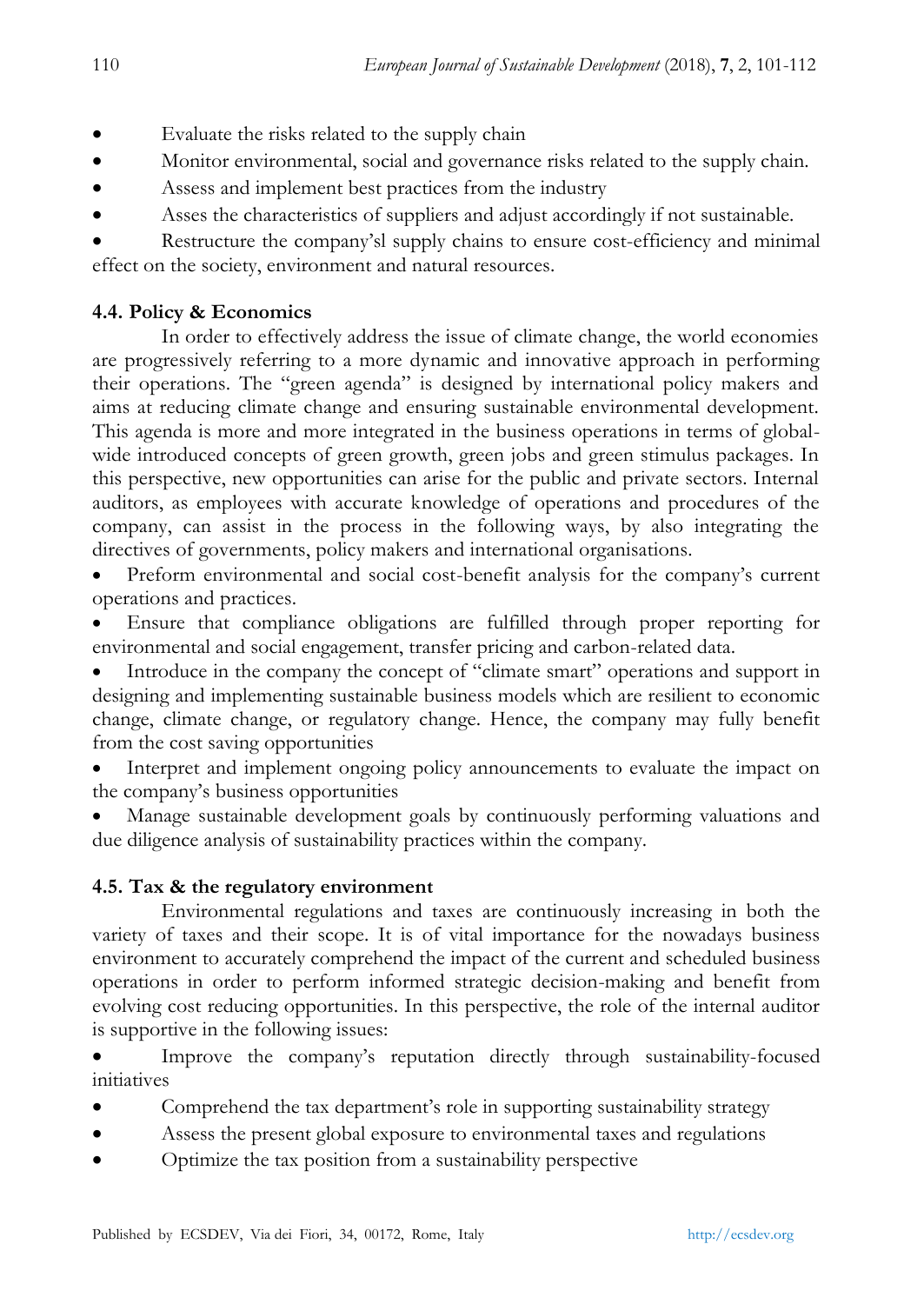- Comprehend the sustainability compliance obligations
- Benefit from subsidies, grants, taxes and other incentives
- Prepare for future policy developments.

#### **Conclusions & Recommendations'**

As a conclusion we may state that the role of the internal audit of an organization may support the entity define their sustainability strategy and path toward achieving set objectives; ascertain challenging areas which presents risk for the company and opportunities for development as well; and provide insightful recommendations to the management to effectively direct operations, enhance profitability of the company and increase stakeholders' satisfaction. Moreover, the internal audit has the skills and know-how to assess the accuracy, consistency and reporting quality of data related to sustainability measurements and presented in the entity's reports in terms.

Nevertheless, further studies may be developed to further elaborate the topic. Future studies may focus on empirically testing the implications of this paper by quantifying the effect of implementing internal audit approach toward sustainability in corporations. Considering also the limited span of studies dedicated to developing markets, this kind of study may be of a great interest for the Albanian market, which is still an underdeveloped market where the concepts of sustainability are very innovative and under-implemented.

#### **References**

- Ballou, B., Heitger, D. L., Landes, C. E., & Adams, M. (2006). The future of corporate sustainability reporting. *Journal of Accountancy*, *202*(6), 65.
- Burke, W., Litwin, G. (2001). *Performance Variability and the Relationship with TQM*. In: Annual Meeting of the Academy of Management. Academy of Management Proceedings. Atlanta.
- Bowman, C., & Ambrosini, V. (2000). Value creation versus value capture: towards a coherent definition of value in strategy. *British journal of management*, *11*(1), 1-15.
- Conner, K. R. (1991). A historical comparison of resource-based theory and five schools of thought within industrial organization economics: do we have a new theory of the firm?. *Journal of management*, *17*(1), 121-154.
- Griggs, D., Stafford-Smith, M., Gaffney, O., Rockström, J., Öhman, M. C., Shyamsundar, P., ... & Noble, I. (2013). Policy: Sustainable development goals for people and planet. *Nature*, *495*(7441), 305-307.
- Kates, R. W., Parris, T. M., & Leiserowitz, A. A. (2005). What is sustainable development? Goals, indicators, values, and practice. *Environment(Washington DC)*, *47*(3), 8-21.
- Kolk, A. (2008). Sustainability, accountability and corporate governance: exploring multinationals' reporting practices. *Business Strategy and the Environment*, *17*(1), 1-15.
- Nieuwlands, H. (2007). Auditing sustainable development. *Internal auditor*, *64*(2), 91-93.
- PwC. (2016). *Sustainability and Internal Audit: Innovating to add value.*
- PwC. (2015) Make it your business: Engaging with the Sustainable Development Goals. United Kingdom
- Rajan, R., and Zingales, L. (1998). Financial Dependence and Growth. *The American Economic Review*, 88(3), 559-586
- Ridley, J., D'Silva, K., & Szombathelyi, M. (2011). Sustainability assurance and internal auditing in emerging markets. *Corporate Governance: The international journal of business in society*, *11*(4), 475-488.
- Stewart, J., & Subramaniam, N. (2010). Internal audit independence and objectivity: emerging research opportunities. *Managerial auditing journal*, *25*(4), 328-360.